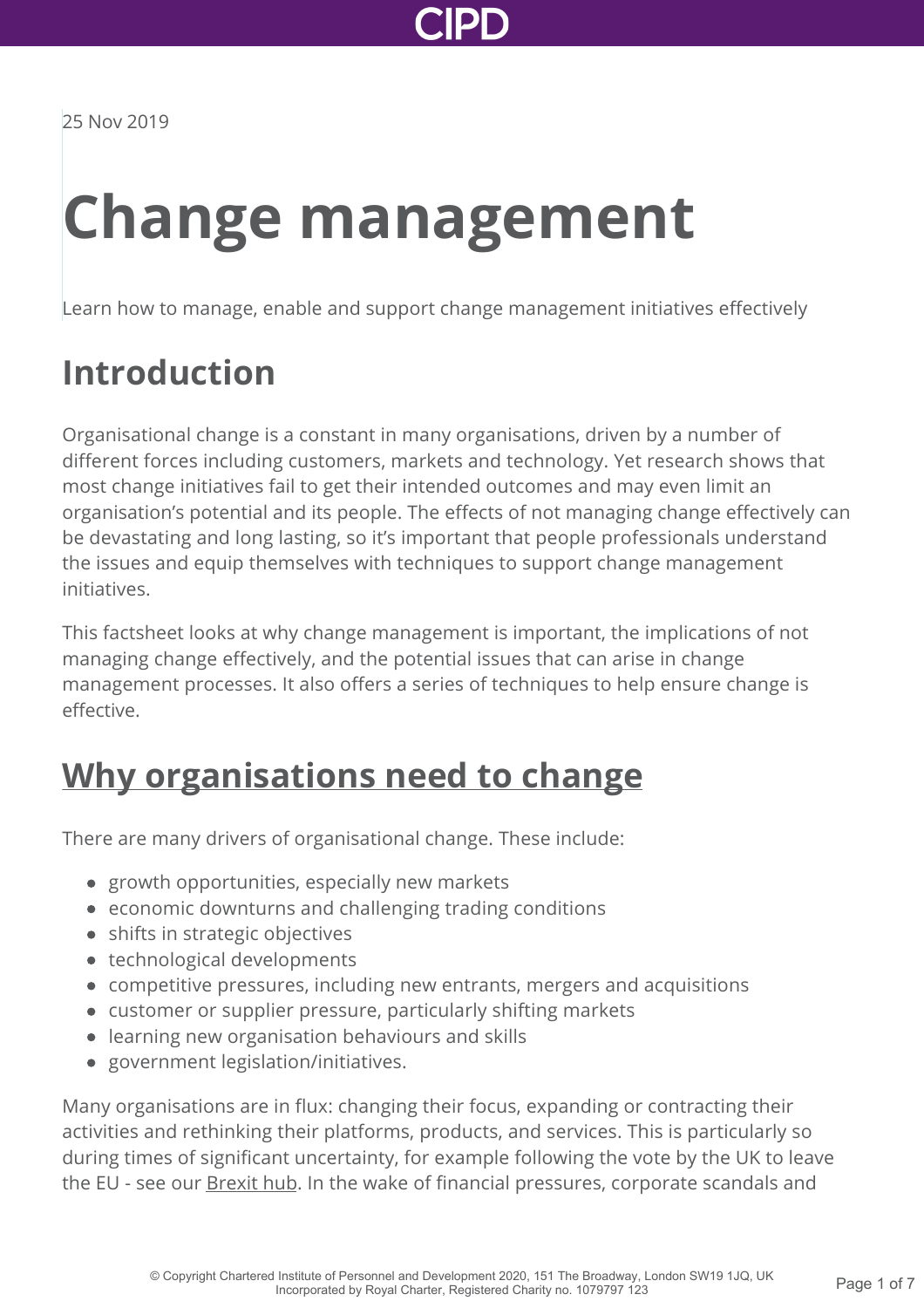greater public scrutiny, organisations are developing a more balanced view of their stakeholders, and taking account of a greater range of considerations (beyond financial) in making decisions. Meanwhile, [emerging technology](http://www.cipd.co.uk/knowledge/work/technology/emerging-future-work-factsheet/) is driving new forms of employment relationship and fundamentally changing the way businesses operate.

In this context, organisations need to introduce and manage change to achieve organisational objectives, maintaining the commitment of their people, both during and after implementation. Often, at the same time, they must also ensure that business continues as usual.

So it's vital to consider carefully the way any change is managed, and those doing it are properly supported. While each change situation is unique, there're still some common themes that will help give the change process the best chance of success.

### **[Why managing change is important](https://www.cipd.co.uk/knowledge/strategy/change/management-factsheet?pdf=true#)**

People are at the centre of many of the changes in the workplace. People professionals and HR functions are among those best placed to drive effective change. They have a role and responsibility to ensure that organisation development, (re)design, due process, employee voice and clear communications are appropriately and effectively addressed as part of the change process. L&D professionals have a particular role to play in ensuring the long-term sustainability of a change, through effective design and delivery of learning initiatives. It's key for all people professionals to understand and work within the network of change activities across different departments, enabling them to anticipate, design, and shape organisational change.

Change management matters not least because change is taking place at an accelerating pace and there's evidence change initiatives often fail. Our research has found that fewer than 60% of re-organisations met their stated objectives - usually bottom line improvement. Failure to introduce effective change can have a high impact: loss of market position, removal of senior management, loss of stakeholder credibility, loss of key employees, and reduction in [employee engagement and motivation](https://www.cipd.co.uk:443/knowledge/fundamentals/relations/engagement/factsheet/).

Organisational forms are themselves evolving. Increasing competitive challenges and the need to be responsive to changing environments are resulting in new organisational models. Traditional models following functional or matrix lines are being supplemented by models that rely on project teams, networks and virtual structures. Change management responses will also have to be adaptive.

In theory, some of these newer models, for example virtual and project-based structures, allow increased flexibility to respond to change. However they are not always introduced uniformly, and in practice often bring other issues that affect change management, for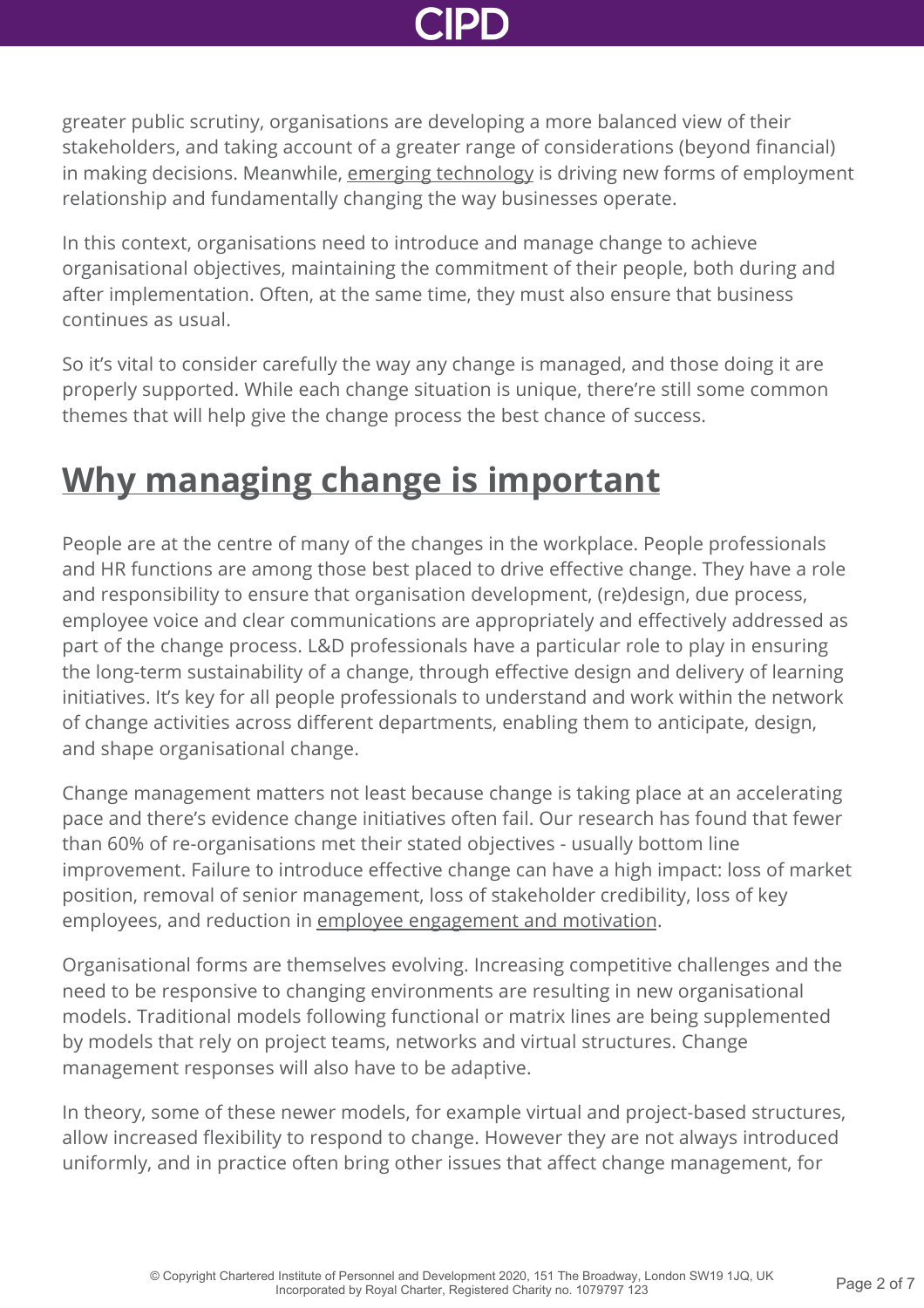

example ability to share knowledge and to operate efficiently. They may also impact communication or employee commitment, which themselves have implications for change effectiveness.

### **[Issues in the change management process](https://www.cipd.co.uk/knowledge/strategy/change/management-factsheet?pdf=true#)**

A number of key issues have a negative impact on effective change management.

#### **Organisational issues**

Individual change initiatives are not always done as part of a wider coherent change plan. For example, a change that considers a new structure, but fails to establish the need to introduce new systems or processes to support such a structure, is less likely to succeed.

Lack of effective project management and programme management disciplines can lead to slipped timings, achieving desired outcomes and ensuring that the projects do deliver as planned. Insufficient relevant training, for example in project management, change management and leadership skills, can all impact negatively on the effectiveness of any change initiative.

Poor communication can be linked to achieving effective change in various ways. For example, imposed change can lead to greater employee resistance (see below).

Change initiatives can also be over-managed, with too much energy spent on project management and too little on enacting change.

Finally, lack of effective leadership is an inhibitor of effective change.

#### **Individual and group resistance to change**

Resistance to change can be defined as an individual or group engaging in acts to block or disrupt an attempt to introduce change. Resistance is not necessarily negative, as it may be a clear signal that the change initiative requires rethinking or reframing (see below). Resistance itself can take many different forms from subtle undermining of change initiatives and withholding of information to active resistance, such as through strikes.

There are two broad types of resistance:

- Resistance to the **content** of change. For example to a specific change in technology, or to the introduction of a particular reward system.
- Resistance to the **process** of change. This concerns the way a change is introduced rather than the object of change in itself. For example, management re-structure of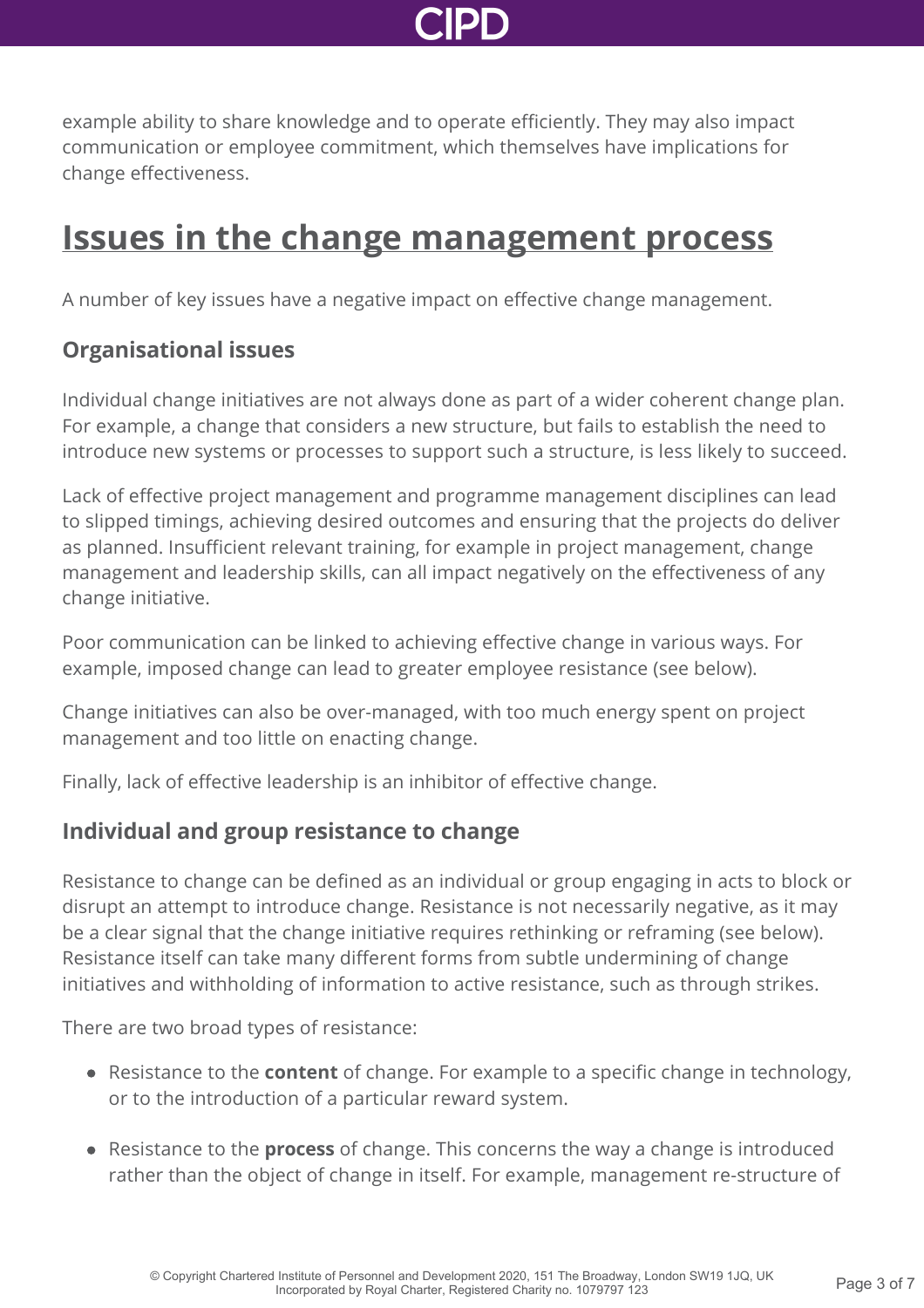

jobs without prior consultation of affected employees.

Reasons for resistance include: loss of control, shock of the new, uncertainty, inconvenience, threat to status and competence fears. It's important not to assume that resistance is negative, and to try to diagnose the cause of employee resistance as this will help determine the focus of effort in trying to address the issue.

Our [Neuroscience in action](http://www.cipd.co.uk/knowledge/culture/behaviour/learning-report/) research suggests that 'resistance to change' may in fact be a deep rooted threat response, designed to keep us safe.

## **[Making change management more effective](https://www.cipd.co.uk/knowledge/strategy/change/management-factsheet?pdf=true#)**

It's clear that change is complex and there isn't a single solution to managing it. However, a number of key areas of focus emerge. Our [transformational change](http://www.cipd.co.uk/knowledge/strategy/change/theory-practice-report/) research, in collaboration with the University of Bath, identifies ten techniques, across three themes, which can be applied to a variety of change management scenarios to enhance the effectiveness of change programmes.

#### **Designing the transformation**

Leaders and designers of change need to be able to 'read' their context; to evaluate it to identify aspects that hinder change. They then need to design change programmes which first put in place initiatives to rewrite or rewire their context in a way that overcomes obstacles to enable the desired change.

### **Aligning strategy and culture**

For transformation to succeed, designers of change need to align strategic and cultural aspirations. Using new strategic goals of the organisation as a starting point, they must identify a new supportive and goal-consistent culture in terms of beliefs and behaviours.

If open discussion and debate is encouraged in the top team this enables more proactive, opportunistic change to happen, as leaders become more open to breaking with the past and moving away from old business models as they become irrelevant.

### **Techniques for building understanding**

#### **Ambiguity and purposeful instability**

Transformation can be facilitated if a change vision is ambitious yet also presented in ambiguous terms, with the deliberate intention to encourage individuals to actively question and attempt to make sense of their situation.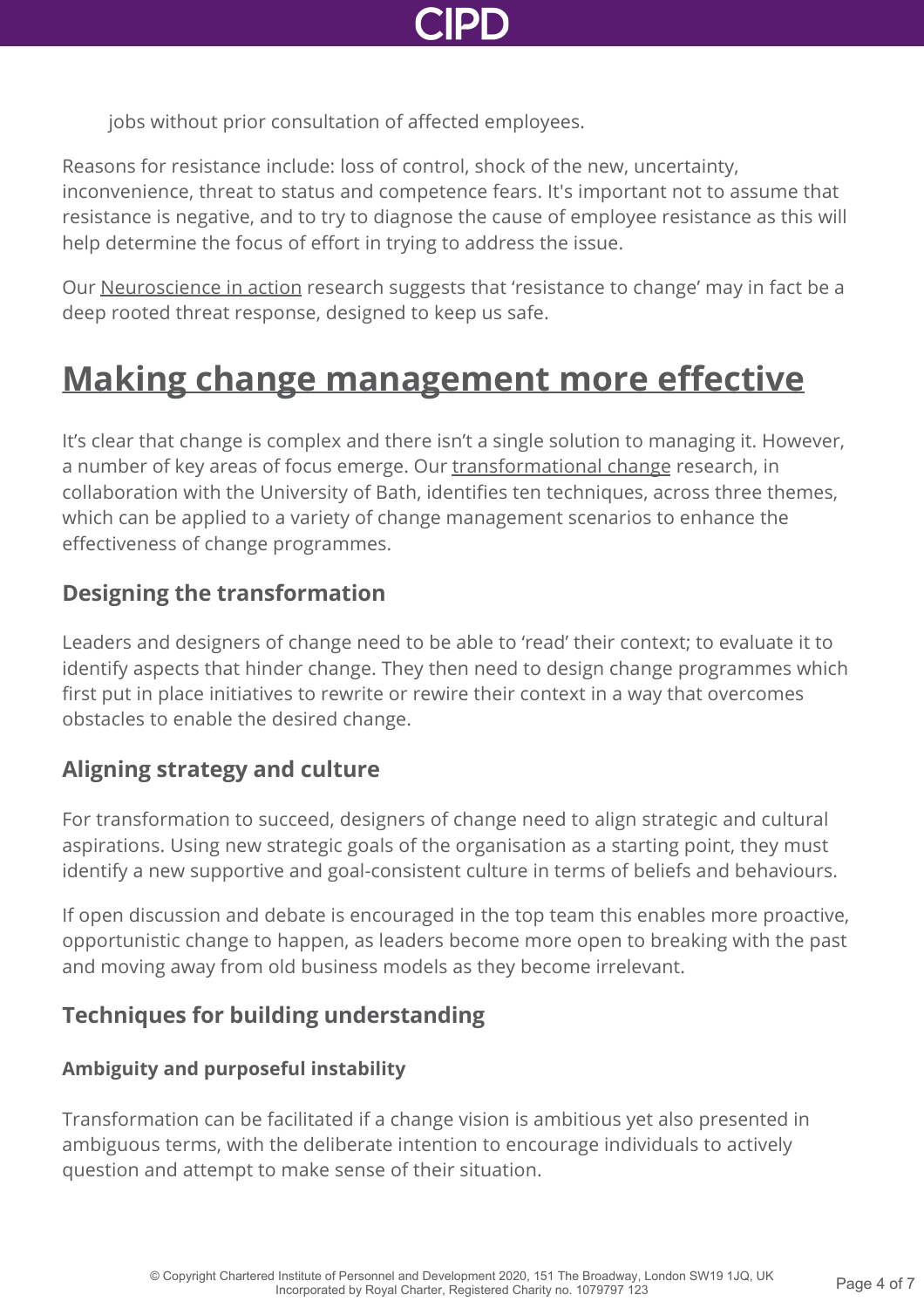

#### **Narratives, storytelling and conversations**

Narratives and stories can be used as devices to make the content and implications of new strategies easier to understand, enhancing individuals' ability to translate change into meaningful actions for themselves. [Organisation development](https://www.cipd.co.uk:443/knowledge/strategy/organisational-development/factsheet/) work provides useful structure and guidance for conversations, and considers the role of self too as an important part of the change process.

#### **Physical representations, metaphors and play**

Use of objects, metaphors, symbols and pictures - maybe as part of playful design as an alternative to traditional and often rather dry change workshops - helps to engage individuals and to enable them to translate change rhetoric into meaningful changerelated actions.

#### **Managing the transformation**

#### **Relational leadership**

Rather than implementing change through authority and control, in new forms of leadership transformational change is achieved through negotiations and social interactions with organisational members.

#### **Building trust**

High levels of [trust](https://www.cipd.co.uk:443/knowledge/culture/ethics/has-trust-gone-report/) will deliver the enabling conditions in which significant change can thrive. Change leaders need to emphasise their trustworthiness by demonstrating their competence to design change intelligently, and their benevolence and integrity in the way they attend to the needs of the business, employees and the wider community. HR and L&D systems and processes designed and administered in a fair way, help foster trustworthiness in the organisation.

#### **Voice, dialogue and rethinking resistance**

In more democratic workplaces, the actions of employees who raise concerns about change should not be labelled as resistance, but instead reframed and reinterpreted in terms of legitimacy of [employee voice](https://www.cipd.co.uk:443/knowledge/fundamentals/relations/communication/voice-factsheet/).

#### **Emotion, energy and momentum**

Change is often an emotional process and so emotional awareness by those leading and designing change is required to anticipate and plan for reactions. Those managing the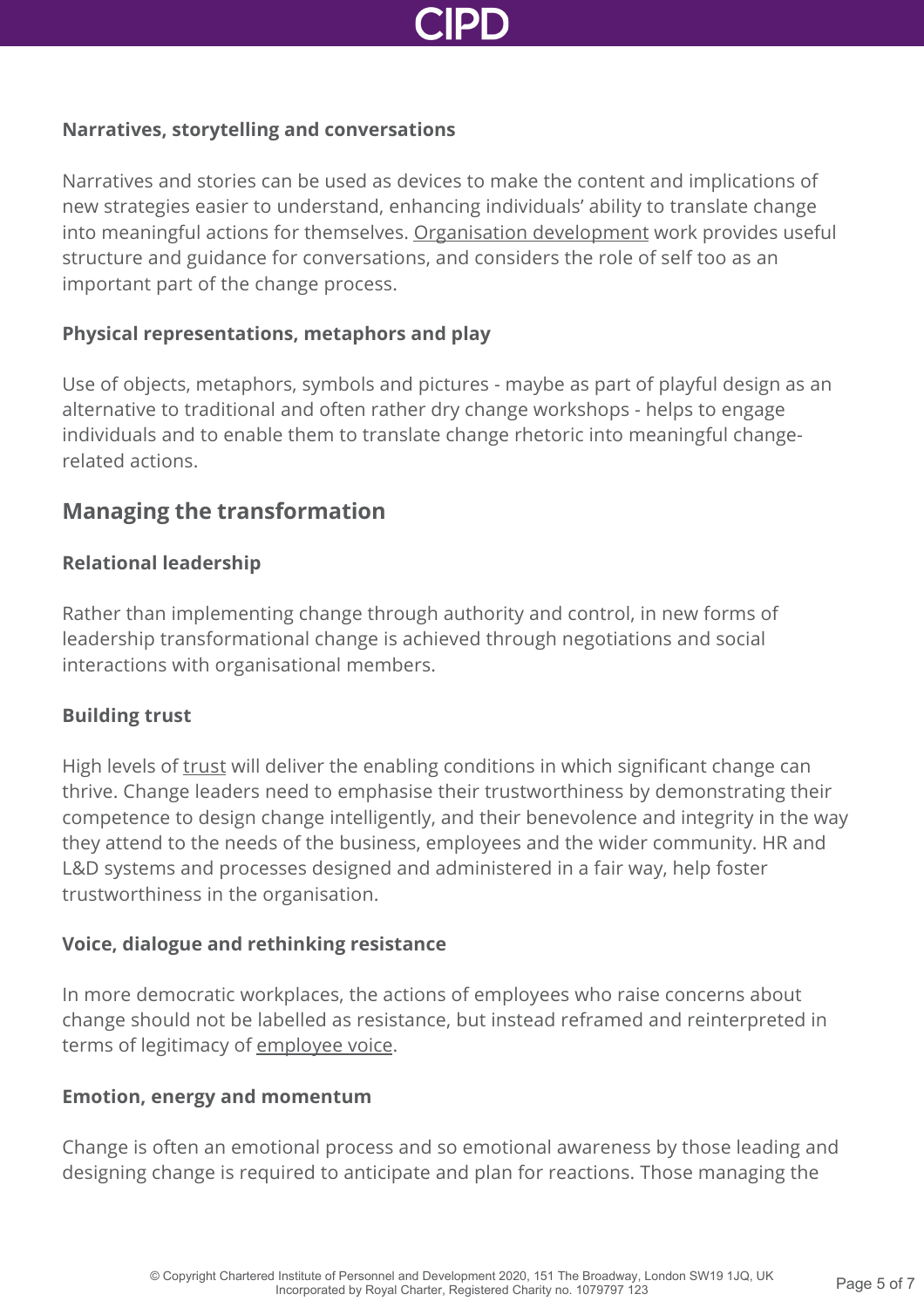change must also maintain levels of energy and momentum throughout the change process.

### **[HR and L&D's role in managing change](https://www.cipd.co.uk/knowledge/strategy/change/management-factsheet?pdf=true#)**

Our [transformational change](http://www.cipd.co.uk/knowledge/strategy/change/theory-practice-report/) research, with the University of Bath, explores HR and L&D's role in managing change though four case study organisations.

The research demonstrates that people management and development professionals have a significant role to play in any change management process. They often act as 'stage directors of change' playing a critical role behind the scenes – appreciated by all, but not front of stage. The report provides a number of recommendations that people professionals should consider if they are to be successful expert initiators and facilitators of transformational change:

- Be willing to work as the 'hidden hand' of change, highly relevant to its success. Work in partnership with the CEO/business leader and their executive team and as 'back stage' support for their 'front stage' activity.
- Facilitate translation of the overall vision through mass communication, use of relevant techniques, and changes to interactions and entrenched systems.
- Create change advocates, remove obstacles, act on measurement and ensure leader visibility.

Listen to our **Landing transformational change podcast**.

[In our new Profession Map, understanding how to effectively enable change is a 'core'](https://peopleprofession.cipd.org/profession-map/core-knowledge/change) knowledge area for all people professionals. But they may experience a conflict of interest between the business and employees, when leading and managing change. The ability to apply [situational judgement](https://peopleprofession.cipd.org/profession-map/core-behaviours/situational-decision-making) and demonstrate moral integrity is what will enable them to be trusted advisors, and help the organisation create long-term sustainability. Since HR is responsible for making decisions that affect workers' lives, it's important that [practitioners have confidence to uphold professional standards when faced with difficult](https://peopleprofession.cipd.org/profession-map/core-behaviours/professional-courage-influence) situations. For more, see our report on [professional identity](http://www.cipd.co.uk/knowledge/strategy/hr/hr-professionalism-report/).

# **[Further reading](https://www.cipd.co.uk/knowledge/strategy/change/management-factsheet?pdf=true#)**

### **Books and reports**

CAMERON, E. AND GREEN, M. (2019) Making sense of change management: a complete guide to the models, tools and techniques of organisational change. 5th ed. London: